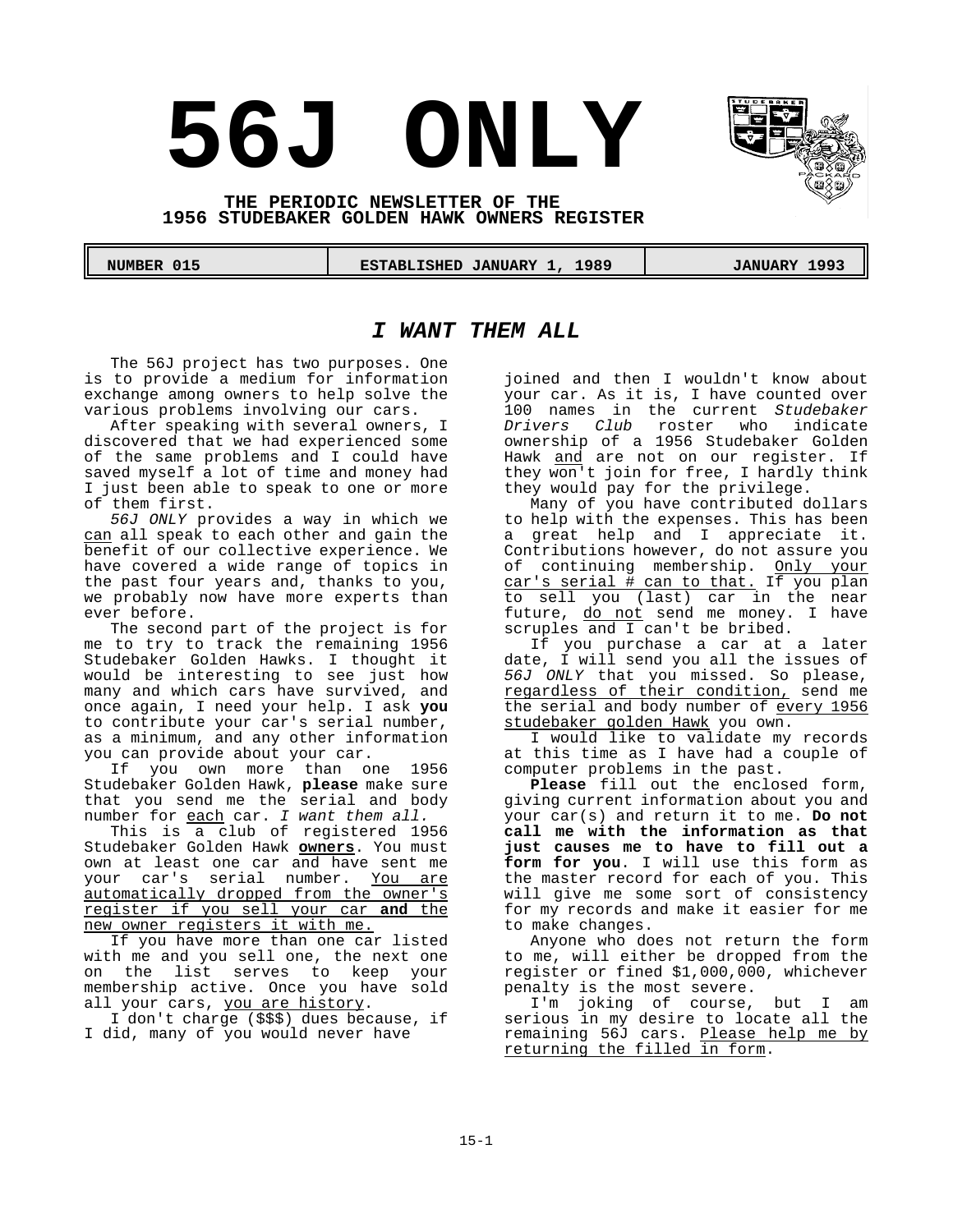



(Letters are edited as required.)

## *BRENT HAGEN PORTLAND, OREGON* July 17, 1992

The firewall on Bob Thompson's and my car are both white - not same as roof & body. This is original, as the numbers I told you about previously (5123- mine) were written on the firewalls at the factory.

Something new I noted: Bob's & my dashes have the sign "FASTEN SEAT BELTS" above the clock. The other L.A. car Bob & I parted out did not have this sign. I noticed that another car, 6031131 also does not have it. I wonder what the body cut off was on this. I have enclosed a picture of the dash showing the decal.

(NOTE: In 1989, I purchased a set of replacement seat belts from Ed Reynolds (Studebaker of California). A "FASTEN SEAT BELT" decal was included with the belts and other hardware. The decal looks identical to the one in Brent's picture and ironically I had mounted it on the dash above the clock in virtually the same location. It may be possible that 56J cars ordered with seat belts from the factory as mine was, did not have the decal, while dealer or owner installed belts had the decal in the box and may or may not have been added to the dash. The production order copy for Brent's car does not list seat belts while the production order for my car does.)

Bob is working on a 1956 Golden Hawk jacket. I am checking on stationery. We will advise if anything comes of it.

I am enclosing notes from the frame crack fix that Bob Thompson and I came up with.

(NOTE: See Brent's notes following the mailbag).

If anyone is in need of a N.O.S. Autolite distributer, they are available for \$100 from Tom Doherty, 104 Providence Rd. Westford, Ma 01886. Mr. Ultramatic rebuilding service.

A while back, I called everywhere trying to find a "duffy plate" or steering post collar for my car with power steering & automatic transmission. I finally ended up talking to Mr. Fennesey. He had sold his last one a few years back and they were about \$80. He said he saw a roof pipe flashing that might work. I checked and it does!. There are a few different ones

available. I like the one sold at Coast-To-Coast hardware. It is called no-caulk vent stack roof flashing, Manufactured by Oatey, 2 inch. The cost is \$4.99.

The flashing is the perfect size and fits real snug on the steering post. It just has to have a few notches cut for the pedal and emergency brake (using the old duffy plate for a guide).

The chrome 1" air cleaner of 1964- 1965 G.T.O.s and Corvettes fit our 56J Carter carburetor perfectly and looks sharp. It easily clears the hood and is a dry air filter we can use for regular driving. It takes a 1" air filter (WIX 42100, Fram CA117, AC A350C). Used ones range from \$25 on up at swap meets.

After finally getting my G. Hawk transmission leak fixed, I took it for a test drive to work.

About a mile from home I started to hear a scraping sound from the rear, like a brake rubbing. Two blocks later, as I turned to enter a freeway ramp, my rear axle snapped, right next to the brake drum. I was able to pull over and didn't have any other damage.

Ironically, my winter project was to rebuild a twin traction 3:31 rear end I had picked up this summer. I had noticed gear lash in the original 3:09 differential, but had no inclination of the weak axle.

By the way, a business called Brake Systems, Inc. 2221 NE Hoyt Portland, Oregon 97232 503-236-2116, rebuilds the Bendix Hydrovac unit. The shop foreman, Dave Schuler, will be happy to answer any questions.

Current Prices:

P/N 374915 \$133.85 + shipping and \$45.00 core charge.

P/N 379700 repair kit is available. P/N VSSC142C manufactured by Midland is a modern replacement for \$268.11.

## *BOB EDWARDS JACKSONVILLE, FL.* September 19, 1992

Just a happy note to say hello and carry on the saga of the old badly designed oil pump.<br>Yes! It's

Yes! It's true, Packards International is still -as they sayredesigning the engine oil pump but, you need to know more before embarking on this trip.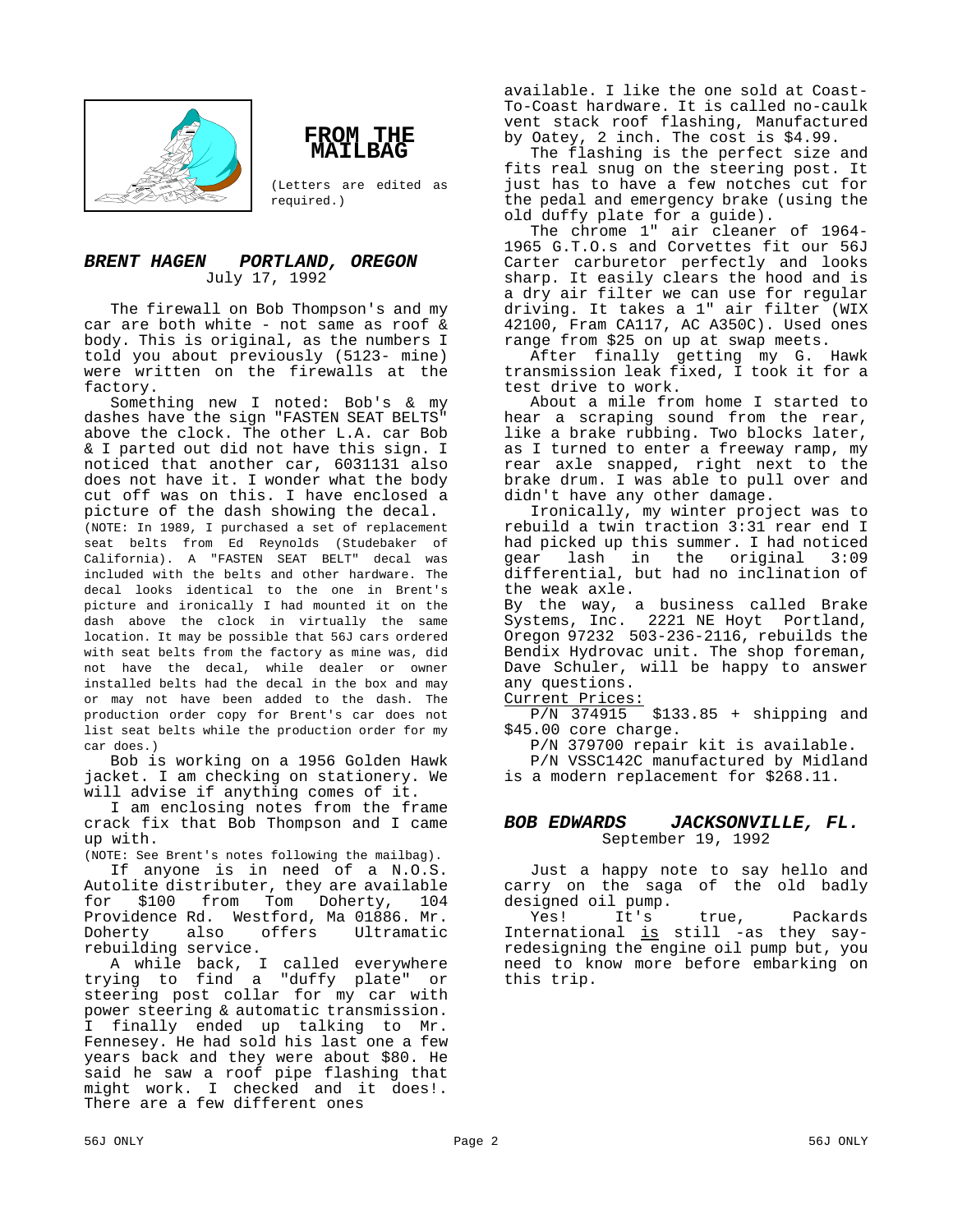1 Two problem areas are mentioned. A. Pump drive bushing. B. Pot metal

bottom cover plate.<br>Packards Int International will correct both problem areas for \$125.00 but, only correct for the poor initial design, not rebuild your pump ie. gears, case, etc. A rebuild if necessary (see pages 78-79 of 1956 Passenger Car Shop Manual), costs an estimated \$350 to \$450 if new gears are required and this is done by an old associate of theirs in Denver, Colorado. Total cost could easily come to \$550 and most likely will.

Pumps installed in the 1956 GH engines were fitted with a 3/16" cover plate blocking off the vacuum line, no longer required due to electric wipers.

- 2 If you feel excessive pump drive bushing wear, a local shop can change the bushing and re-surface the scarred cover plate for \$50 to \$75. That bushing should last another 80,000 to 100,000 miles.
- 3 Follow the check procedures for pump body wear in the shop manual, but also measure the gear wear. Measure the top and bottom of the gears. The difference in diameter is wear attributed to the pump drive bushing being worn. The gears are wallowing and scarring the buttom pump cover plate.

You can compensate for .004" to .005" wear by inverting the gears and resurfacing the cover plate along with, of course, a new bushing. Unless you drive your car very hard or 12,000 miles per year, this should be good for a heck of a lot of miles (50,000 to 100,000).

Remember you only have 1 problem, not both, and if the gears are worn in a cone pattern, you can choose:

Invert, mirror finish the cover and replace the bushing at a cost of less than \$100.00 OR

Forward to Packards International, modify cost = \$120.00 + shipping.

Forward to Denver, Colorado for rebuild at a cost of \$350/\$450 for a total of \$575.00 + shipping.

## *CLAUDE SEVON AUBURN WASHINGTON* October 24, 1992

Enclosed is a check to help defray costs of the newsletter. Thank you for your efforts in keeping it going. Below

I've provided a restoration tip which may be of use to our members. (NOTE: Poor reproductions copies of the photos Claude refers to are on a separate page).

## **Hawk Floor Pan Replacement**

This article provides a detailed account of floor pan replacement in a 1963 GT Hawk. The replacement floor pan was purchased from Classic Enterprises (see *Turning Wheels* ads). The floor pan was judged to be a good quality reproduction of the original floor pan for the Hawk series (1956-64 Hawks).

In the August issue, Bill Glass asked if a bolt was to be utilized at the tip end of the removable cross member. Inspection of the 56J shows that a captive bolt or stud is attached to the frame strut arm and thus a nut and heavy washer is used to tie the heavy cross member to the frame strut arm captive bolt.

The anti-rattle insulator between the frame strut arm and the heavy cross member is approximately 1/16" thick. The 1957 Silver Hawk (C model) uses a non captive bolt since the "hog trough" is not used for the C model and thus access is available at the frame strut arm and heavy cross member. In no case is a bolt used that goes through the floor board. The floor board has no structural strength.

The area to be cut out of the existing vehicle floor pan must be such that all rusted areas be eliminated such that the remaining floor pan area is essentially as thick as when the car left the factory (no rust decay). This allows proper welding to be accomplished when the replacement floor pan is welded in place.

A special tool was used to drill out each of the spot welds which were made at factory installation for the floor pan area which was to be removed. This must be done to allow removal of the rusted section of the floor pan. This includes the "hog trough" area spot welds.

When all spot welds are drilled out, a sheet metal nipper was used to cut out the floor pan area to be replaced. Make sure that the existing metal at each edge of the cut out is solid metal with essentially no deterioration due to rust.

The new replacement floor pan is then cut to include at least a ½" overlay at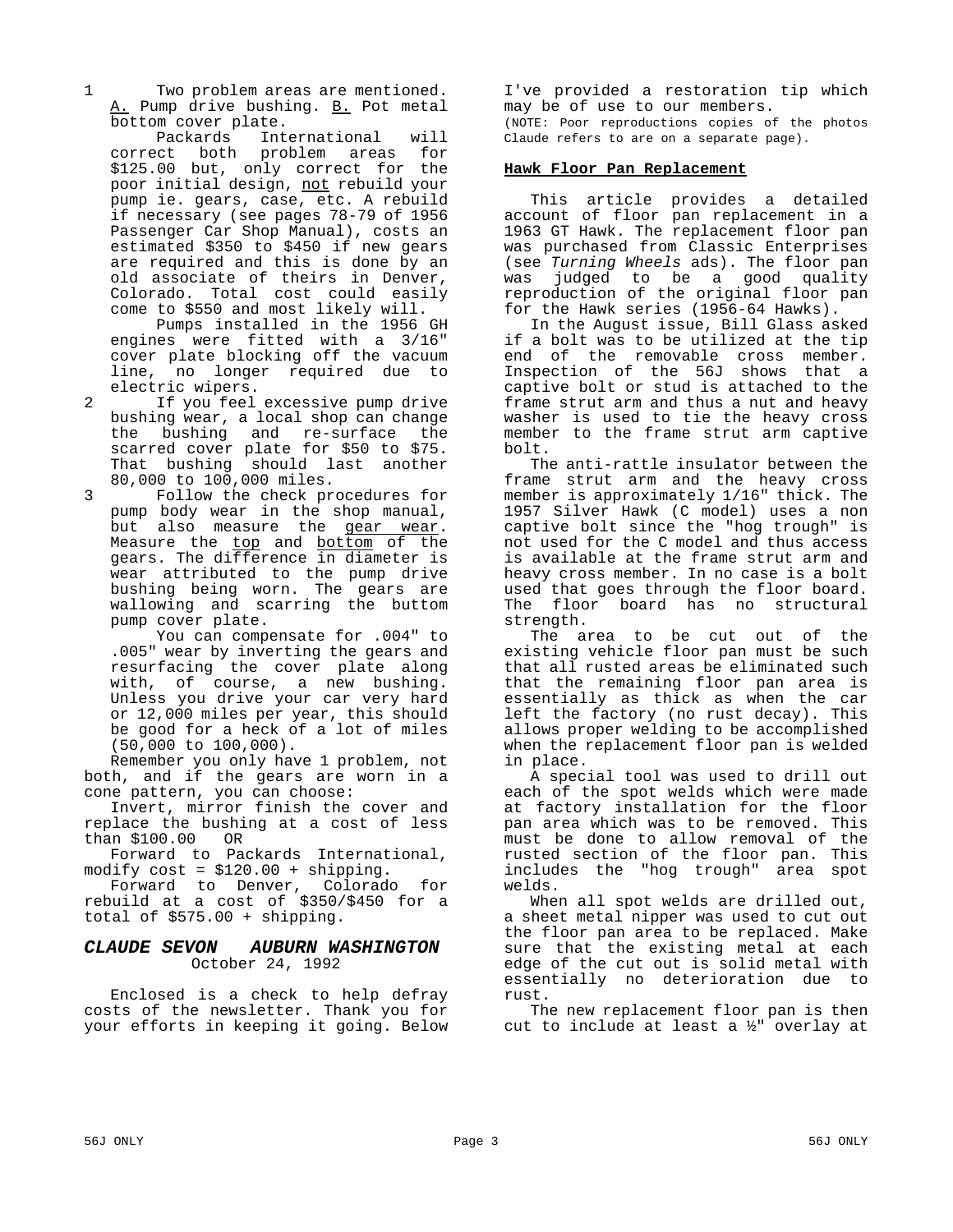all edges. I initially alowed more than an inch of overlay at the front and only when the fit was assured did I cut back to the one half inch overlay.

Each of the bolt holes which hold the floor pan to the frame must be located and drilled. This includes the front seat hold down bolt holes. I initially drilled each hole with a 1/8" diameter drill bit to ensure that the hole was properly centered. The 1963 Hawk had four (4) holes which must be located and drilled out. Great care must be exercised in obtaining hole location prior to drilling. I only did one hole at a time and checked the fit each time for both the initial 1/8" diameter locating hole and the final drill size required for the hold down bolts.

After the bolt holes have been located and drilled to size, the floor pan is painted. The paint selected was PPG DP-40 which is a 2 part epoxy primer.

The "hog troughs" and other areas such as the support plates are then sand blasted, painted and undercoated (see photo 1 & 2).

The floor pan is then welded in place using a TIG welding process (see photo 3). After welding, the seam edges are coated with a two part epoxy to seal edges (see photo 4). The floor pan is then undercoated to seal against further moisture effects (see photo 5).

This completes the floor pan installation. The photos show that the 1963 Hawk had factory air conditioning and thus the under seat heater is not installed.

All of the hard top models from 1956 through 1964 utilized the "hog troughs" to provide frame strehgthening provisions. The 1957 Silver Hawk is a coupe style and thus the body itself<br>provides frame strengthening. The strengthening. Studebaker Lark used an "X" cross member in the frame because the body does not provide the frame stiffening that the hard top body provides.

Generally speaking, the frame for all the Hawks is weak in nature when compared to other makes of autos.

Although I do not consider myself an expert in auto restoration, I would offer to provide restoration advice to your readers either via telephone or by correspondence. Cars I have restored include a 1957 Silver Hawk and a 1962 GT Hawk.

I can be reached at 10720 SE 290th<br>St. Auburn, Washington, 98002, Phone Auburn, Washington. 98002. Phone 206-735-3127.

## *ED & DIANNA WEBB CARSON CITY, NEVADA*

December 1, 1992

We have begun to try to rebuild our 56J. What we feel like we are going to need, along with the information in *56J ONLY*, is someone much more experienced than we are who we can talk to by telephone. Do you know anyone in the Nevada-California area who has the experience of rebuilding the 352 engine? We are living in Carson City, Nevada, but have not been able to find anyone here who can give us all the answers we need.

We would like to bore out the 352 to 374 and make it a high performance engine. We would also like to install a new modern 4 speed transmission.

If anyone knows of someone close by who would be willing to assist us, please feel free to call or write.

Thanks for everything that you have done for Studebaker, especially *56J only*. Enclosed is a check to help with your costs.

NOTE: The address in Carson City is 2520 Meadowbrook, Zip Code 89701. Home phone 702-687- 5920. Ed's number at work is 702-786-5231.

## *LUTHER JACKSON RUSKIN, FLORIDA*

Luther has found a place which has some silver mylar. It is not the same pattern as the original, but is at least a good substitute.

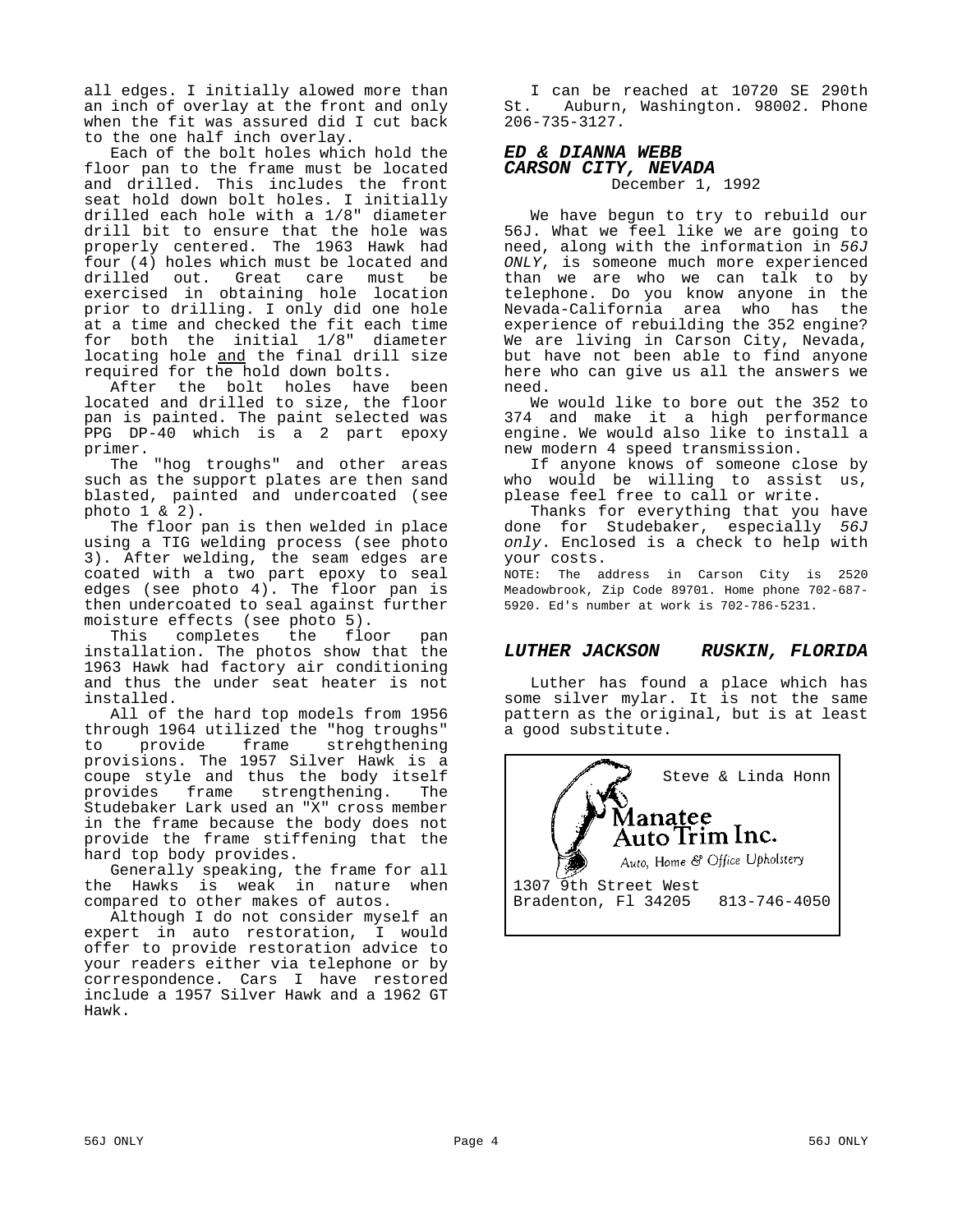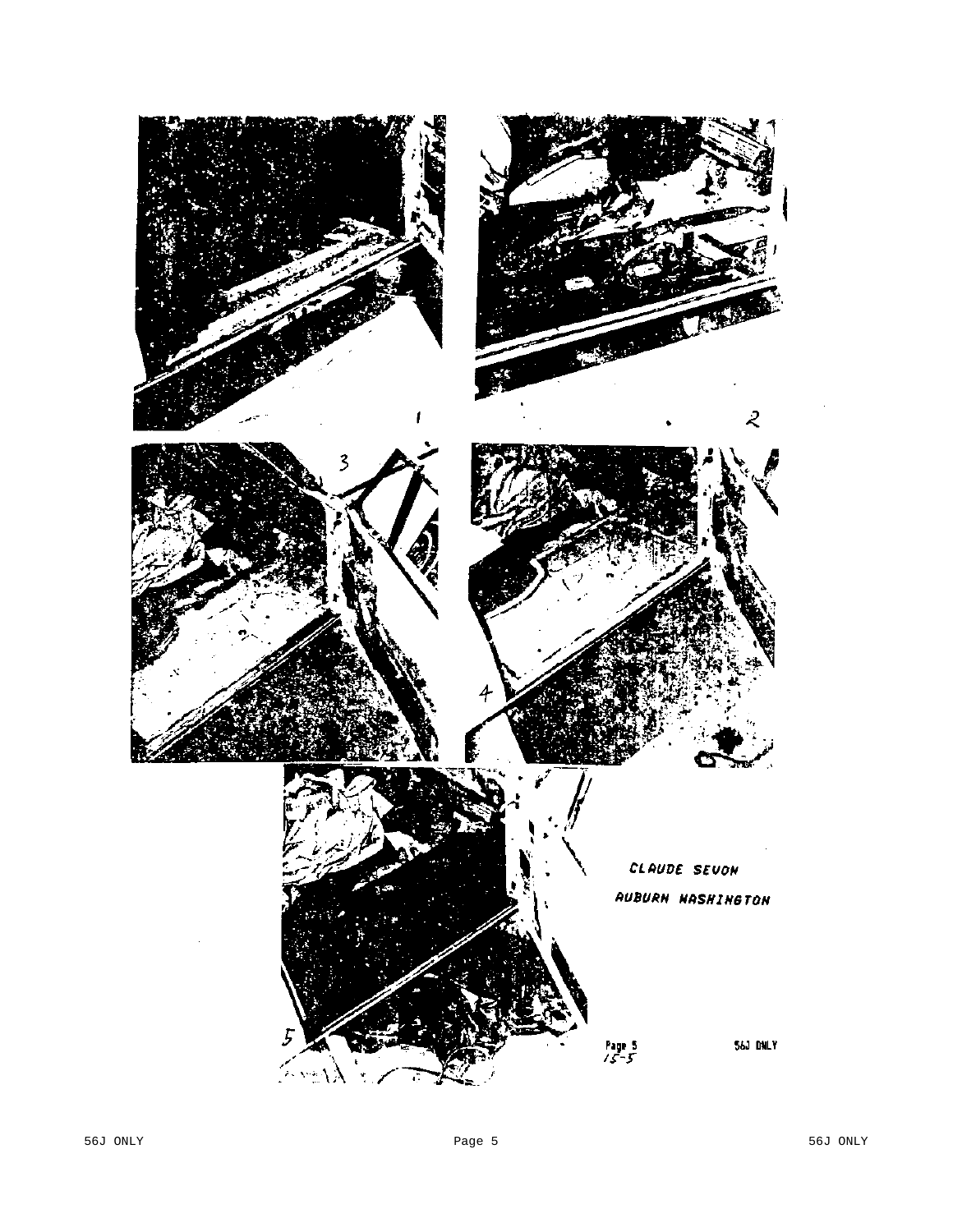

DUE TO EXCESS WEIGHT ON FRAME

WHERE THE FRONT CROSSMEMBER MEETS IT UP FRONT, STRESS CRACKS DEVELOP. ABOVE IS THE PATTERN FOR A 1/4" THICK MILD STEEL PLATE TO RE-IN FORCE THIS AREA. SAME PATTERN WILL WORK FOR BOTH SIDES OF FRAME. IF YOU DON'T HAVE THE CRACKS VET, THIS WILL PREVENT IT. A 5/n" BOLT WILL REPLACE CRACKS VET, THIS WILL PREVENT IT. IT SING WAS TO THE FRAME.<br>THE RIVET WHICH NOW HOLDS THE FRONT CROSS MEMBER TO THE FRAME.

STEP 1: IF A CRACK ALREADY EXISTS, FILE IT OPEN IN TO A "V" - POUND ANY RAISED EDGES FLAT.

- CLEAN AREA VERT TAROUGHLY WITH A WIRE BRUSH & SOLVENT (THIS TO HELP INSURE A GOOD WELD, LATER ON)
- STEP 2 : GRIND DOWN RIVET FLUSH ON BOTTOM (LEAVE TOP ALONE)
	- DRILL A S/IL" HOLE WHERE RIVET WAS (SO UP THROMGH FRAME AND CROSSMEMBER)
		- CUT OUT PATTERN (ABOVE) AND PLACE ON FRAME, USE A FLASHUM
	- ABOUE THE HOLE (ON TOP OF WHAT REMAINS OF RIVET AND ORAN THE HOLE WHERE S/L" HOLE WILL BE DRILLED

 $\frac{STEP3!}{STEP2!}$  - CUT OUT PLATE FORILL HOLE ACCORDING TO PATTERN (DON'T PUTA HOLE IN PATTERN AS IT WILL BE USED ASAIN

-BE SURE TO CLEAN PLATE F BUFF EDGES SHINT. RLSD BLIFF FRAME WHERE EDGES FOF PATCH WILL TOUCH (TO ENSURE A GOOD WELD)

STEP4: BOLT UP PLATE TO ENSURE IT WILL FIT OX REMOVE PLATEY BOLT<br>- SHOULD BE 14 TO W LIF AROUND PLATE ON FRAME. FOR WELDING STREET: WELD IN "V" AREA, GRIND FLATE ON FRAME ..." FOR WELDING

STEPL: BOLT IN PLATE 4 DO A PERIMETER WELD (THERE SHOULD BE NO WELDING OF FRAME TO CROSS NEMBER-JUST WELD ON FRAME + PATCH)

STEP ?: USE SAME PATTERN TO REPAIR/PATCH OPPOSITE SIDE

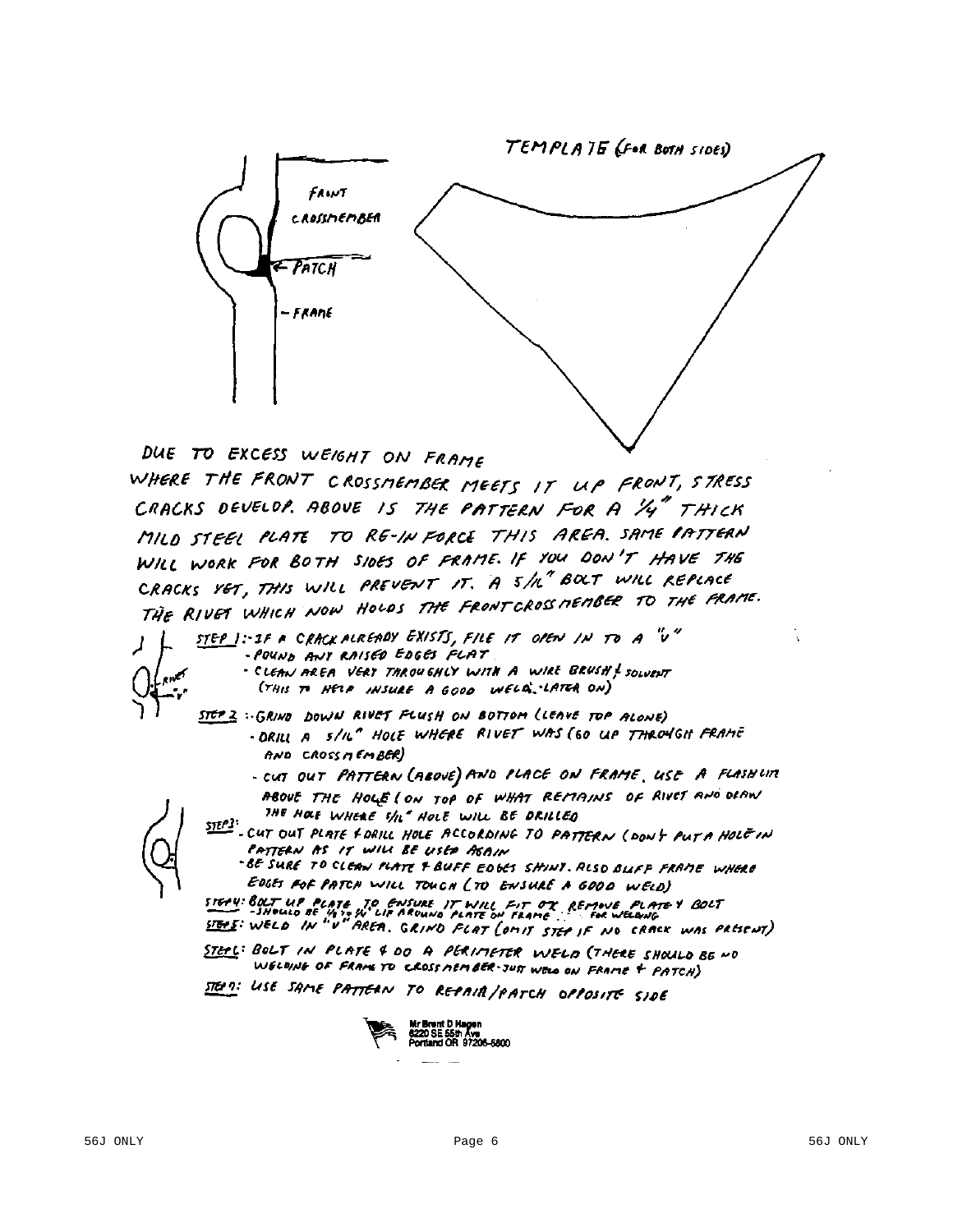If this is not clear enough, just give me a call at 501-665-2796 - Ed

For Hawk (or probably for sedans too, or Isuzu Pickup)

I used reels from a ford courier pick up. Be sure and get all the mounting hardware, then get metric nuts for the hardware to screw into. There is some welding to be done with this installation, and I took large washers and welded the metric nuts to these large washers.(4 per installation). I did this so I could mount the nuts practically flush with the sheet metal, and it would give more area to weld to the structure and thereby be stronger. Of course the holes in the washers and nuts must be in alignment. To make sure of this I screwed the bolts into the nuts with the washers on the bolts. Just be sure not to weld your nuts to the bolts. For the reel mount drill a hole large enough to pass the nut through with the washer on the outside. Weld washer to structure. The swivel nut can be mounted on the outside of the structure because it is underneath the headliner. I did this while I had my hawk down for restoration, but you will have to be careful not to catch the headliner on fire. A MIG welder would work much better here. The other two holes are drilled in the floorboard behind the seat. 1 have not done this for the rear belts yet but have it figured out, I think it will work. Mount the reel on the rear wheel bulge in the trunk. Then cut a slot in the hatboard sheet metal to allow the male part of the seat belt latch to pass through. This would leave a sharp edge that would cut the belts, and the latch to pass back through the slot, so after the latch is pulled through use 1/4" alum. tubing, cut a slit in one side and cement this over the front and rear of the slot in the hatboard. This will preclude wear on the belt as it passes through. The lower end will have to be mounted behind the seats as in the front. The swivel will need to be cut off in this installation as it would not be needed.

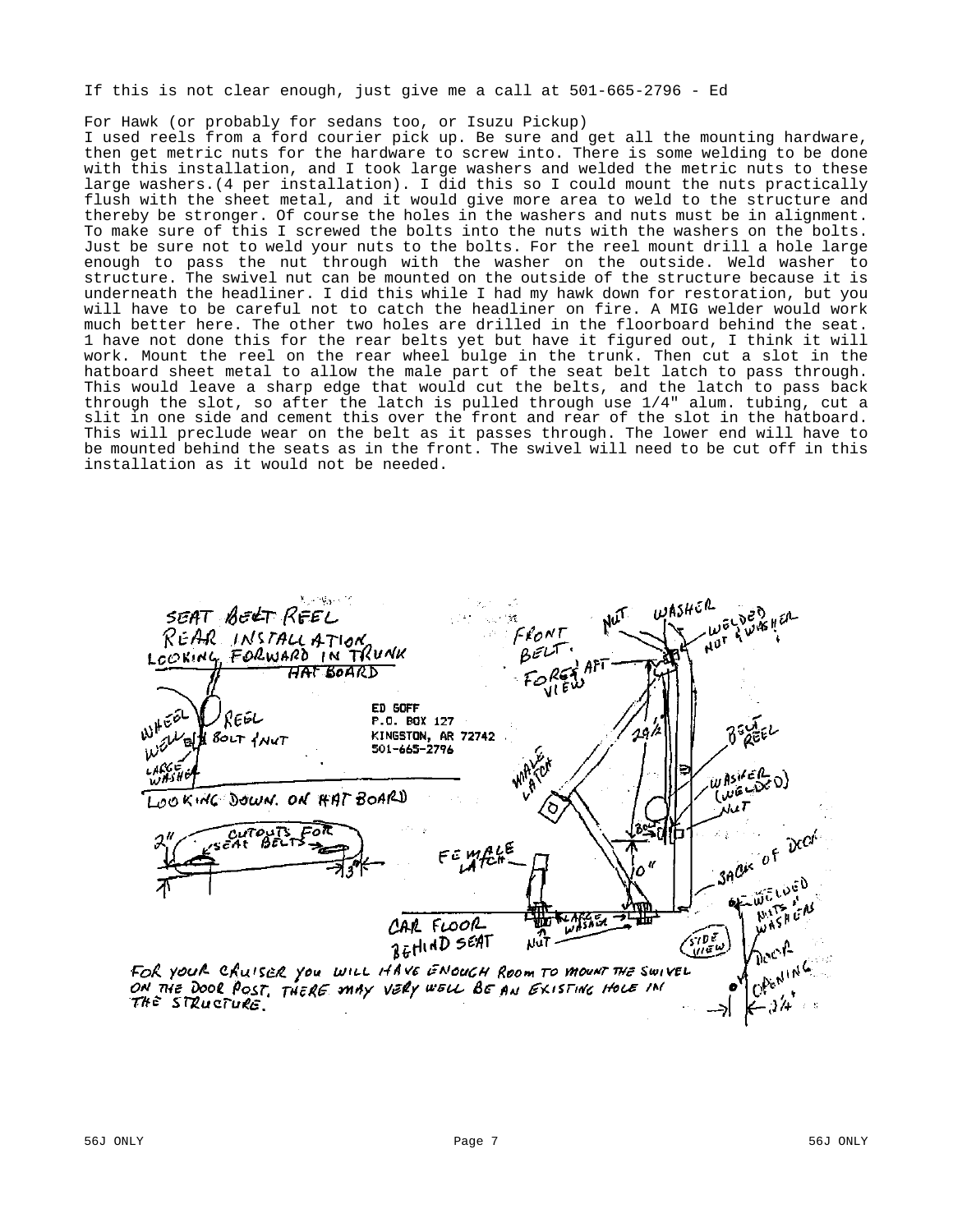(NOTE: Originally, there were 2-1/4 pages of the roster. This has been deleted as it is no longer valid.)

# *WANT ADS*

Ads will run for one issue and must be subject related.

# *FOR SALE*

**1956 Golden Hawk** 3 sp/od, 374 CID Packard V-8, red/white, \$8500. Bob Lehman 8940 Parkland Dr El Paso, Texas 79925 Tel. 915-591-4020

**1956 Studebaker Golden Hawk**, auto, runs great, Mocha/Doeskin, could use new paint, \$9500 OBO. Have an extra 352 CID engine (disassembled) which will go with the car or will sell separate for \$250. I have a working original tachometer \$100, speedometer cable \$20, stainless trim on hood under grill \$20. Lowell Nickerson 620 1st Ave. N.E. Largo, Florida 34640 813-584-7960

**11x14 prints** of 1956 Golden Hawk, along with 1926, 2-1952's with Laurel & Hardy and Our Gang, 1934 with Newman Altman - Standard Surplus in background, 1952 R Series trucks, 1957 GH, 1963 Avanti, 1953 Commander hardtop, 1929 President. 10 of one print or 10 different at \$19.00. (includes shipping) Richard Quinn 20026 S. Wolf Road Mokena, Il. 60448

**Reproduction oil filter decal**, red<br>with black lettering. Produced by black lettering. Produced by *Autosport Specialties.* \$3.00 **+ SASE**. Frank Ambrogio 1025 Nodding Pines Way Casselberry, Florida 32707

## *WANTED*

Parts wanted regardless of condition from 1956 Golden Hawks only: correct and original steering wheels, tail light housings, Check mark mouldings (the  $"\prime"$ moulding in front of fin), motor mounts. I can get these parts recast, replated, or revulcanized.

> Frank Ambrogio 1025 Nodding Pines Way Casselberry, Florida 32707

## **SPECIALTY ITEMS**

**Brake & fuel lines** in stainless steel, pre-bent on our CNC tube bender, we duplicate to OE specifications for all makes & models. Classic & Performance Specialties, Inc. 6509 Transit, Unit B1 Bowmansville, N.Y. 14026 716-681-2553

**Studebaker paints,** 1929-64, acrylic, enamel and lacquer.

Automotive Paints Ultd. 919-599-5155 (NC)

**Studebaker tachometers** converted to<br>dern circuitry, We repair all modern circuitry. We repair American, foreign, mechanical and electronic speedometers and tachometers, we remanufacture dials, odometers and printed glass. Call or write for more info and our free price list. APT Speedometer Specialists Inc. 9632 Humboldt Ave S.

Bloomington, Mn 55431 612-881-7095 7 days/nights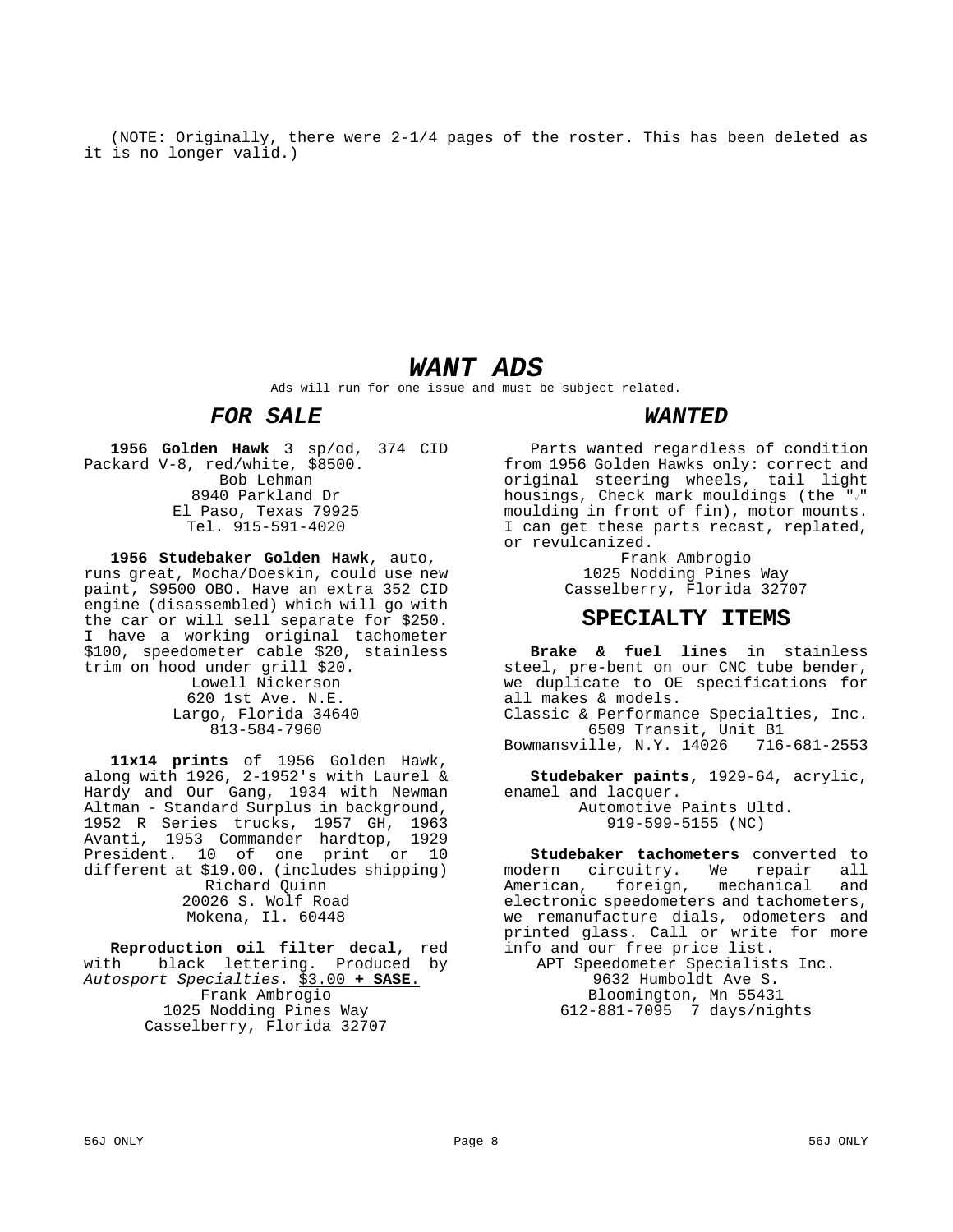## **ALTERNATE PARTS/SERVICES**

Antique Auto Parts Cellar Tom Hannaford, Jr. P.O. Box 3 South Weymouth, Ma 02190 Tel. 617-335-1579 (Engine Parts)

Antique Automobile Radio Dan & Bernie Schulz Box 892 Crystal Beach, Fl. 34681 800-WE-FIX-AM FAX 813-789-0283 (Radio restoration/parts)

> Carson's 235 Shawfarm Holliston, Ma. 01746 Tel. 508-429-2269 (Engine/chassis parts)

Daytona Parts Company Ron Hewitt 1480 Turnbull Bay Rd. New Smyrna Beach, Florida 32168 904-427-7108 Carburetor kits/rebuilding service

Doherty Automotive Tom Doherty 104 Providence Rd Westford, Ma 01886 508-692-8032 (Mechanical, Ultramatic & body service)

> Egge Machine co. 8403 Allport Ave. Santa Fe Springs, Ca 90670 Tel. 213-945-3419 (Engine parts)

Patrician Industries Joel Ray 26444 Nona Dearborn, Michigan 48124 Tel. 313-565-3573 (Engine/Ultramatic parts) Pioneer Antique Automobile Parts 16 Church Street Osprey, Florida 34229 Tel. 813-966-3666 (Engine/Chassis parts)

> Pot Metal Restorations 4794-C Woodlane Circle Tallahassee, Florida 904-562-3847 (Plating service)

Terrill Machine Inc. Rt. 2, Box 61 DeLeon, Texas 76444 Tel. 817-893-2610 (Engine Parts)

## **HERE WE GROW AGAIN**

Our membership continues to increase as more and more 1956 Golden Hawk owners hear about us. Thanks to all who have spread the word.

Please update your rosters as we welcome the following members.

Due to the dramatic increase in our membership since the last roster was printed, I have included a new, and hopefully correct, roster with this issue. If your name is not on the roster, or if there is an error, please let me know. It could be that I lost the serial number for your car.